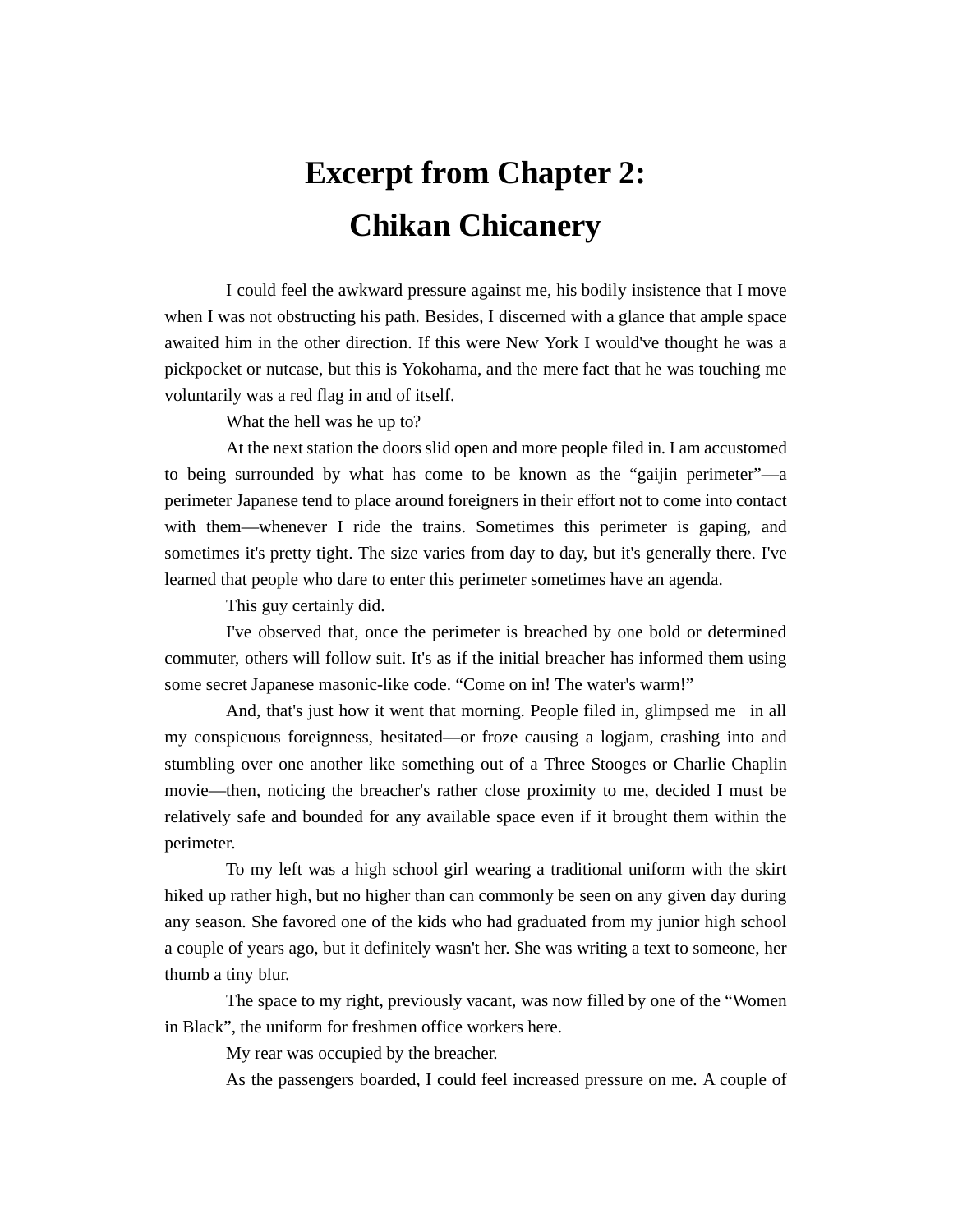commuters wanted to get by the breacher to the vacant space on his left, but his hand was gripping the strap over my shoulder like doing so was the only thing that stood between him and prematurely meeting his ancestors face to face. So, the passengers had to squeeze around him.

The red flag became a fire alarm! With not only the option of moving, but the insistence that he do so coming from his fellow nationals, he fought to stay close to me? What the hell!

I turned around for the first time to take a good look at this guy. In sync with the turn of my head, he upturned his face and took a closer look at the train's ventilation system. It fascinated him—like he'd never noticed before how intricate yet practical its design was, or at least his expression said as much. But I knew it was just a poor effort at masking his chicanery. There was no way he was going to sell me on the idea that he loved ventilation so much that he'd fight crowds the way he had to merely examine them.

What the hell was he up to?

He was your typical "salaryman", 50-ish, wearing a dark suit with striped tie, and a little shabbily groomed with facial stubble and hair that was unusually unkempt, but he looked decent enough. He had a briefcase in his right hand and nothing in the left. Could he be a pickpocket? I couldn't even imagine that if he were he would mark me as a target.

But he was up to something. I just knew it.

I returned to facing forward as the train pulled away from the station. I could feel his breath on my neck. It was a very unusual feeling here—at least for me—to be breathed on. It smelled like this morning's fermented soy beans, miso soup, rice, and fish., and I counted my blessings that I was spared this torture most mornings. That was one of the unsung benefits of the perimeter.

The school girl beside me almost dropped her cell phone suddenly. She caught it, glanced at me kind of coyly, brushed the hair out of her eyes, and went back to thumbing her message. That reminded me that I needed to send a text to my student to confirm our lesson that night.

Then, abruptly, she jerked slightly, like she'd been pricked with a needle she'd been expecting from a trusted source like her family physician. She sort of half glanced behind her, as if she were checking the shoulder of her jacket for dandruff.

That's when the pieces began to fall into place. The reason for his position behind me, slightly to my left, and his reluctance to be moved from his established beachhead became clear. I had a pretty good idea what he was up to now, or at least I thought I did.